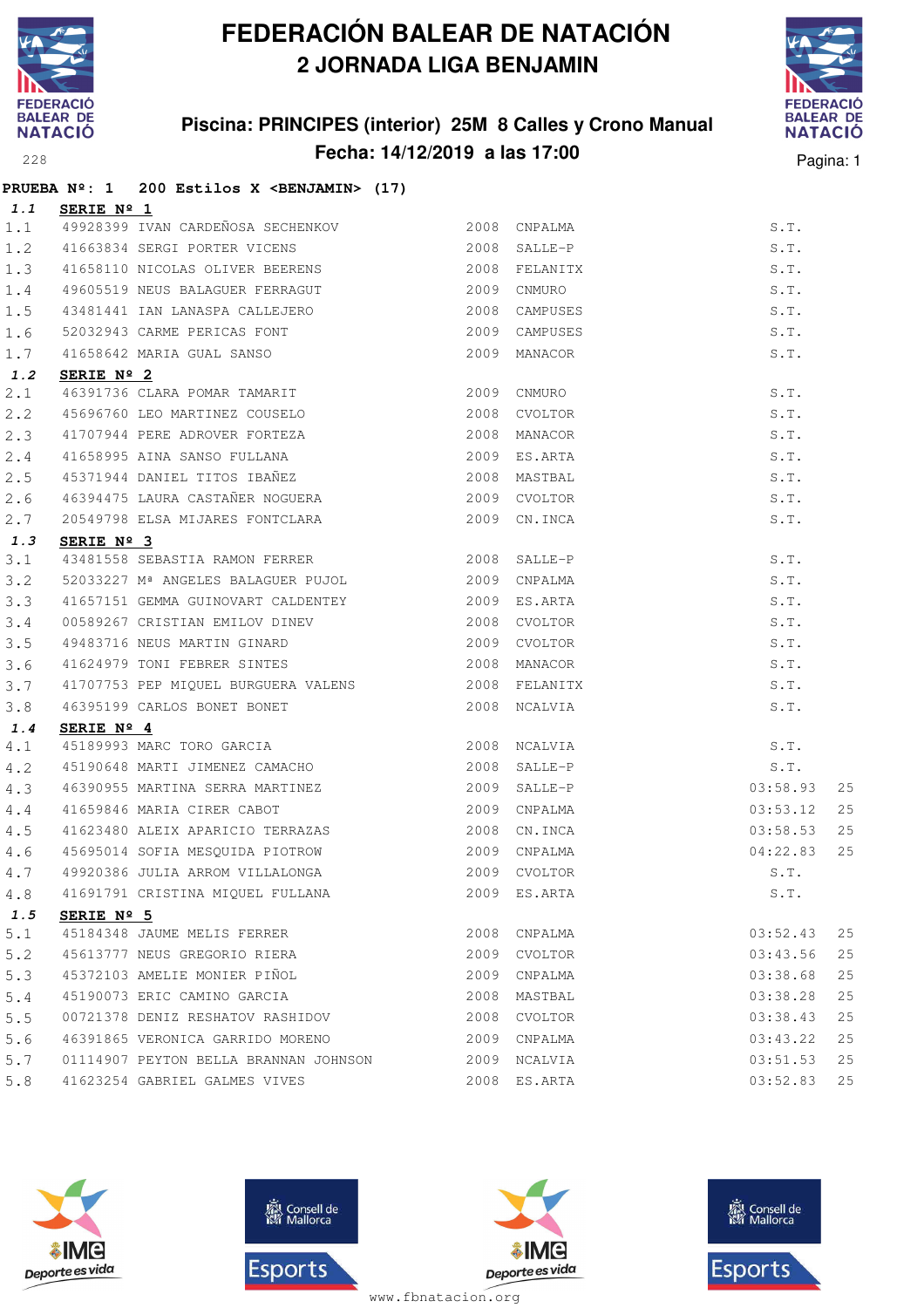

## **Piscina: PRINCIPES (interior) 25M 8 Calles y Crono Manual Fecha: 14/12/2019 a las 17:00**<sup>228</sup> Pagina: 2



|       |             | PRUEBA Nº: 1 200 Estilos X < BENJAMIN> (17)                                                                                                                                                                                   |      |               |          |    |
|-------|-------------|-------------------------------------------------------------------------------------------------------------------------------------------------------------------------------------------------------------------------------|------|---------------|----------|----|
| 1.6   | SERIE Nº 6  |                                                                                                                                                                                                                               |      |               |          |    |
| 6.1   |             | 45372929 JOAN GOMEZ RIERA                                                                                                                                                                                                     |      | 2008 MASTBAL  | 03:35.41 | 25 |
| 6.2   |             | 49609493 TOMAS RODRIGUEZ MENDEZ 2008 NCALVIA                                                                                                                                                                                  |      |               | 03:27.91 | 25 |
| 6.3   |             | EXPRESS THE MANUSCRIPT OF THE RESIDENT SOFT A REPORT OF THE RESIDENT OF THE RESIDENCE OF THE RESIDENCE OF THE RESIDENCE OF THE RESIDENCE OF THE RESIDENCE OF THE RESIDENCE OF THE RESIDENCE OF THE RESIDENCE OF THE RESIDENCE |      | CVOLTOR       | 03:26.02 | 25 |
| 6.4   |             |                                                                                                                                                                                                                               |      | 2009 CN.INCA  | 03:22.87 | 25 |
| 6.5   |             | 49609931 ALBA PASCUAL SABANIEL                                                                                                                                                                                                |      | SALLE-P       | 03:24.80 | 25 |
| 6.6   |             | 45697729 PAULA MELIS FERRER                                                                                                                                                                                                   | 2009 | CNPALMA       | 03:26.12 | 25 |
| 6.7   |             | 49480545 SANDRA MARTIN FRAILE                                                                                                                                                                                                 | 2009 | CNPALMA       | 03:32.33 | 25 |
| $6.8$ |             | 41660313 MIQUEL ADROVER RIGO                                                                                                                                                                                                  |      | 2008 FELANITX | 03:37.00 | 25 |
| 1.7   | SERIE Nº 7  |                                                                                                                                                                                                                               |      |               |          |    |
| 7.1   |             | 49868938 JULIA LLABRES PEDRET                                                                                                                                                                                                 |      | 2009 SALLE-P  | 03:21.48 | 25 |
| 7.2   |             | 45187468 AXEL JUAN HARO PEREZ                                                                                                                                                                                                 | 2008 | CAMPUSES      | 03:20.12 | 25 |
| 7.3   |             | 49774243 AMALIA COLL COMPANY                                                                                                                                                                                                  | 2009 | CNPALMA       | 03:19.21 | 25 |
| 7.4   |             | 15371479 MARC GAYA BISQUERRA (2008 CN.INCA)<br>19609031 GABRIEL BARCELO CASTAÑER (2008 SALLE-P                                                                                                                                |      |               | 03:15.90 | 25 |
| 7.5   |             |                                                                                                                                                                                                                               |      |               | 03:16.81 | 25 |
| 7.6   |             | 49614755 NEUS MARCO ESCRIBANO 2009                                                                                                                                                                                            |      | SALLE-P       | 03:19.26 | 25 |
| 7.7   |             | 98223023 NOAH TORRICO RUIZ 19923023 NOAH TORRICO RUIZ 199223023 2008 CVOLTOR                                                                                                                                                  |      |               | 03:20.70 | 25 |
| 7.8   |             |                                                                                                                                                                                                                               |      |               | 03:21.51 | 25 |
| 1.8   | SERIE Nº 8  |                                                                                                                                                                                                                               |      |               |          |    |
| 8.1   |             | 46397767 MARCOS SIQUIER RIPOLL 2008 CNPALMA                                                                                                                                                                                   |      |               | 03:15.18 | 25 |
| 8.2   |             | 49928381 LUCIA SANTHA FERENCZI 2009 SALLE-P                                                                                                                                                                                   |      |               | 03:09.92 | 25 |
| 8.3   |             | 49773073 IÑIGO ROMERO AVILES 2008 SALLE-P                                                                                                                                                                                     |      |               | 03:06.44 | 25 |
| 8.4   |             | 49770154 FCO. BORJA GARAU MORENO                                                                                                                                                                                              |      | 2008 CNPALMA  | 03:03.00 | 25 |
| 8.5   |             |                                                                                                                                                                                                                               |      |               | 03:05.97 | 25 |
| 8.6   |             |                                                                                                                                                                                                                               |      |               | 03:09.00 | 25 |
| 8.7   |             |                                                                                                                                                                                                                               |      |               | 03:12.23 | 25 |
| 8.8   |             | 45372330 EMILIE SANCHEZ BUJOSA 2009 CNPALMA                                                                                                                                                                                   |      |               | 03:15.79 | 25 |
|       |             | PRUEBA $N^{\circ}$ : 2 100 Estilos X <benjamin> (16)</benjamin>                                                                                                                                                               |      |               |          |    |
| 2.1   | SERIE Nº 9  |                                                                                                                                                                                                                               |      |               |          |    |
| 9.2   |             | $\begin{tabular}{lllllllllllllllllllll} \hline 41660725 & \text{CELIA CARRIO LLABRES} & & & & 2010 & \text{MANACOR} \\ 49484523 & \text{LOLA DIAZ CASTILLO} & & & & 2010 & \text{SALLE-P} \end{tabular}$                      |      |               | S.T.     |    |
| 9.3   |             | 49484523 LOLA DIAZ CASTILLO                                                                                                                                                                                                   |      |               | S.T.     |    |
| 9.4   |             | 46390392 FRANCISCO DURAN MESA 2009 NCALVIA                                                                                                                                                                                    |      | S.T.<br>S.T.  | S.T.     |    |
| 9.5   |             | 41664329 YASMINA TORRES ARIAS 2010 SALLE-P                                                                                                                                                                                    |      |               |          |    |
| 9.6   |             | 54626921 SANDRA CASTELL ANTOLI                                                                                                                                                                                                |      | 2010 CVOLTOR  | S.T.     |    |
| 9.7   |             | 54875912 MARTA RAMIS GALMES                                                                                                                                                                                                   |      | 2010 SALLE-P  | S.T.     |    |
| 2.2   | SERIE Nº 10 |                                                                                                                                                                                                                               |      |               |          |    |
| 10.1  |             | 49776105 EKTOR CUESTA JIMENEZ                                                                                                                                                                                                 |      | 2009 CAMPUSES | S.T.     |    |
| 10.2  |             | 49919636 MIQUEL DAVIU BALLESTER                                                                                                                                                                                               | 2009 | LLUCMA        | S.T.     |    |
| 10.3  |             | 49480824 ALEJANDRO ARBOS GOMEZ                                                                                                                                                                                                | 2009 | CVOLTOR       | S.T.     |    |
| 10.4  |             | 46388319 NURIA VILAR ORTEGA                                                                                                                                                                                                   | 2010 | CVOLTOR       | S.T.     |    |
| 10.5  |             | 49776998 MATEU BONNIN RIERA                                                                                                                                                                                                   | 2009 | LLUCMA        | S.T.     |    |
| 10.6  |             | 49480154 PILAR BARRIENTOS DURAN                                                                                                                                                                                               |      | 2010 CVOLTOR  | S.T.     |    |
| 10.7  |             | 41691011 MIQUEL GAYA FONS                                                                                                                                                                                                     |      | 2009 SALLE-P  | S.T.     |    |
|       |             |                                                                                                                                                                                                                               |      |               |          |    |







**感** Consell de Esports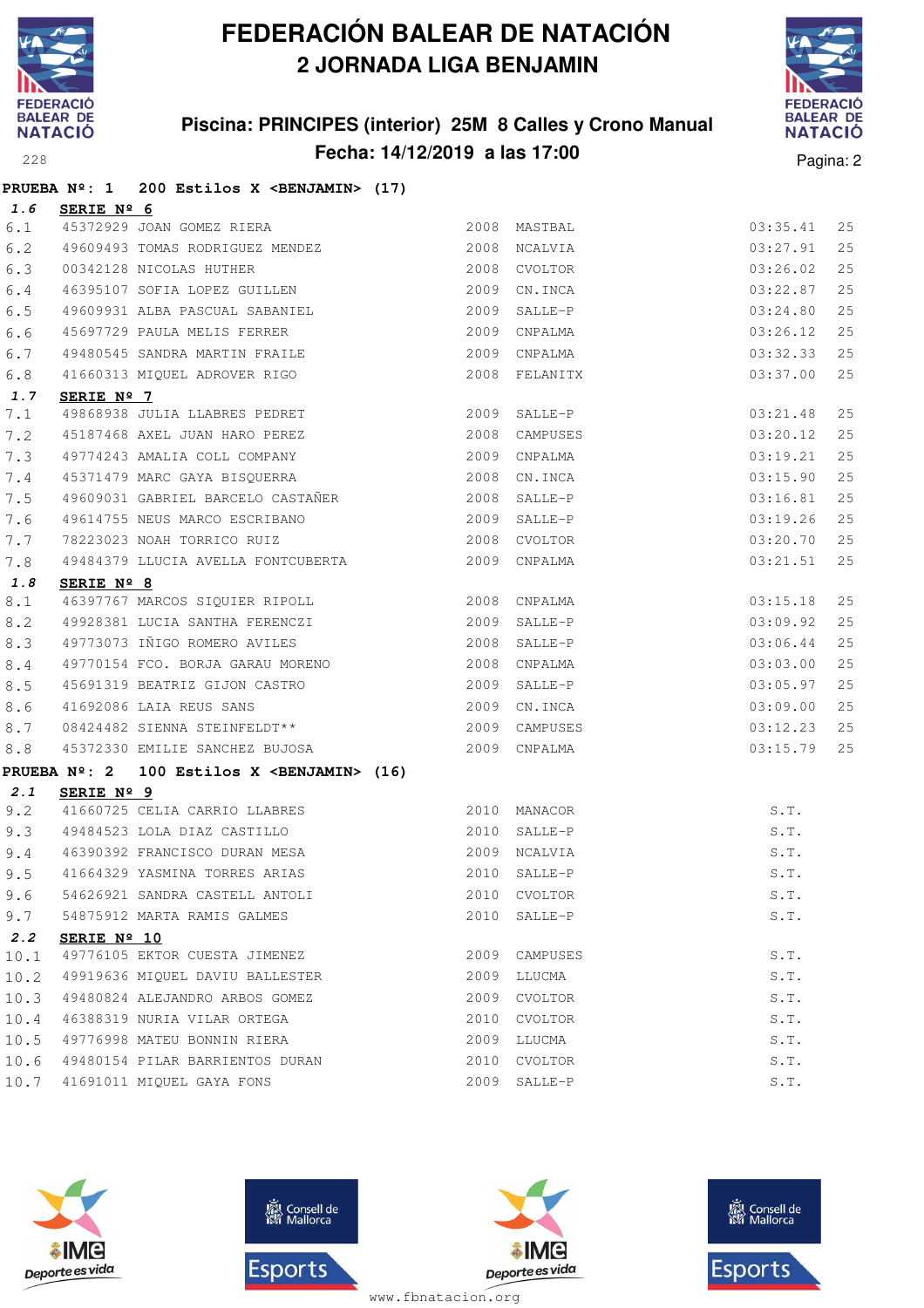

## **Piscina: PRINCIPES (interior) 25M 8 Calles y Crono Manual Fecha: 14/12/2019 a las 17:00**<sup>228</sup> Pagina: 3



|      |                      | PRUEBA Nº: 2 100 Estilos X <benjamin> (16)</benjamin>                                                                                                                                                                                             |      |               |                                              |    |
|------|----------------------|---------------------------------------------------------------------------------------------------------------------------------------------------------------------------------------------------------------------------------------------------|------|---------------|----------------------------------------------|----|
|      | 2.3 SERIE Nº 11      |                                                                                                                                                                                                                                                   |      |               |                                              |    |
|      |                      |                                                                                                                                                                                                                                                   |      |               | S.T.                                         |    |
|      |                      |                                                                                                                                                                                                                                                   |      | 2010 FELANITX | S.T.                                         |    |
|      |                      |                                                                                                                                                                                                                                                   |      |               | S.T.                                         |    |
|      |                      |                                                                                                                                                                                                                                                   |      |               | S.T.                                         |    |
|      |                      |                                                                                                                                                                                                                                                   |      |               | S.T.                                         |    |
|      |                      |                                                                                                                                                                                                                                                   |      | 2009 CAMPUSES | S.T.                                         |    |
|      |                      |                                                                                                                                                                                                                                                   |      |               | S.T.                                         |    |
|      |                      | <b>2.3 SERIE Nº 11</b><br>11.1 41662088 JOEL REBASSA ORIOLA<br>11.2 02117359 JOHANNA CZAJA<br>2010 FELANITX<br>11.3 45693610 PAU MATEU ALVAREZ<br>2009 CNPALMA<br>11.4 45612770 MARC SANCHEZ BELTRAN<br>11.5 49606563 ISAAC MANJON BLAY<br>11.6 4 |      |               | S.T.                                         |    |
| 2.4  | SERIE $N^{\circ}$ 12 |                                                                                                                                                                                                                                                   |      |               |                                              |    |
| 12.1 |                      | 49926640 SARA VILLEGAS VILLEGAS 2010 CVOLTOR                                                                                                                                                                                                      |      |               | $S.T.$<br>$S.T.$<br>$02:04.42$<br>$02:02.94$ |    |
| 12.2 |                      | 79362071 MARTINA DEL CASTILLO FRANQUELO 2010 DUET                                                                                                                                                                                                 |      |               |                                              |    |
|      |                      | 12.3 49605845 PAULA SILLERO FERNANDEZ 2010 CVOLTOR                                                                                                                                                                                                |      |               |                                              | 25 |
|      |                      | 12.4 49868806 CECILIA NOCERAS SANCHEZ 2010 CN.INCA<br>12.5 55088597 KEVIN POL MATA 2009 MASTBAL<br>12.6 49865296 ALBA BALAGUER SAEZ 2010 CVOLTOR                                                                                                  |      |               |                                              | 25 |
|      |                      |                                                                                                                                                                                                                                                   |      |               | 02:03.22                                     | 25 |
|      |                      |                                                                                                                                                                                                                                                   |      |               | S.T.                                         |    |
| 12.7 |                      | 49609231 PAULA SERRANO IGLESIAS 2010 CVOLTOR                                                                                                                                                                                                      |      |               | S.T.                                         |    |
|      |                      | 12.8 49865097 ZAIRA MENDIETA TORRES                                                                                                                                                                                                               |      | 2010 CVOLTOR  | S.T.                                         |    |
| 2.5  | SERIE Nº 13          |                                                                                                                                                                                                                                                   |      |               |                                              |    |
|      |                      | 2.5 SERIE Nº 13<br>13.1 46395977 GORKA PEREZ YEBES<br>13.2 45698344 IZAN BLANCO LOPEZ<br>13.3 03764793 LIUDMILA LABUTINA<br>13.4 49605104 MARTINA LOPEZ BAUZA<br>13.5 00471159 CRISTIAN CHOJNACKI<br>13.6 49481146 AINA BAUZA LLANA<br>13.7       |      | 2009 CNPALMA  | 01:55.39                                     | 25 |
|      |                      |                                                                                                                                                                                                                                                   |      | 2009 NCALVIA  | 01:51.46                                     | 25 |
|      |                      |                                                                                                                                                                                                                                                   |      | 2010 FELANITX | 01:51.12                                     | 25 |
|      |                      |                                                                                                                                                                                                                                                   |      | 2010 CVOLTOR  | 01:50.53                                     | 25 |
|      |                      |                                                                                                                                                                                                                                                   |      | 2009 CN.INCA  | 01:50.83                                     | 25 |
|      |                      |                                                                                                                                                                                                                                                   |      | 2010 FELANITX | 01:51.31                                     | 25 |
|      |                      |                                                                                                                                                                                                                                                   |      | 2009 CNPALMA  | 01:51.86                                     | 25 |
|      |                      |                                                                                                                                                                                                                                                   |      | 2010 CNPALMA  | 01:56.15                                     | 25 |
| 2.6  | SERIE Nº 14          | 2010 FELANITX<br>A PROHENS 2010 CNPALMA<br>------- 2009 CN.INCA                                                                                                                                                                                   |      |               |                                              |    |
| 14.1 |                      | 02117380 EMILY CZAJA                                                                                                                                                                                                                              |      |               | 01:49.48                                     | 25 |
| 14.2 |                      | 54623315 MARTINA GARCIA PROHENS 2010 CNPALMA                                                                                                                                                                                                      |      |               | 01:45.65                                     | 25 |
|      |                      | 14.3 41710180 SIMON MORRO KRUEGER 2009 CN.INCA                                                                                                                                                                                                    |      |               | 01:42.79                                     | 25 |
|      |                      | 14.4 45692293 ALEJANDRO RODRIGUEZ CABELLOS 2009 CNPALMA                                                                                                                                                                                           |      |               | 01:41.35                                     | 25 |
| 14.5 |                      | 16397615 MARIA ANGELA BARCELO CASTAÑER 2010 SALLE-P                                                                                                                                                                                               |      |               | 01:41.97                                     | 25 |
| 14.6 |                      | 45692114 NAOKI MONTORO ORIDE                                                                                                                                                                                                                      |      | 2009 NCALVIA  | 01:44.50                                     | 25 |
| 14.7 |                      | 49610886 AZAHARA LLOMPART PORTAS                                                                                                                                                                                                                  | 2010 | CNPALMA       | 01:47.45                                     | 25 |
| 14.8 |                      | 49613168 MANUEL FLORIT CASTILLO                                                                                                                                                                                                                   |      | 2009 CVOLTOR  | 01:50.44                                     | 25 |
| 2.7  | SERIE Nº 15          |                                                                                                                                                                                                                                                   |      |               |                                              |    |
| 15.1 |                      | 41664607 IVAN CASANOVAS ROCA                                                                                                                                                                                                                      | 2009 | CNPALMA       | 01:38.69                                     | 25 |
| 15.2 |                      | 46388467 SERGIO PIQUERAS CHAVARRIA                                                                                                                                                                                                                | 2009 | CVOLTOR       | 01:33.88                                     | 25 |
| 15.3 |                      | 45696313 GERARD VALLESPIR TORAN                                                                                                                                                                                                                   | 2009 | CN.INCA       | 01:28.97                                     | 25 |
| 15.4 |                      | 45193431 TRISTAN SANTOS VILLALONGA                                                                                                                                                                                                                | 2009 | CNPALMA       | 01:27.65                                     | 25 |
| 15.5 |                      | 41661630 JORDI COMAS ANDREO                                                                                                                                                                                                                       | 2009 | CN.INCA       | 01:27.90                                     | 25 |
| 15.6 |                      | 46393247 OLIMPIA BESALDUCH ALVAREZ                                                                                                                                                                                                                | 2010 | CNPALMA       | 01:32.86                                     | 25 |
| 15.7 |                      | 46390956 DANIEL SERRA MARTINEZ                                                                                                                                                                                                                    |      | 2009 SALLE-P  | 01:38.53                                     | 25 |
| 15.8 |                      | 49864618 LUCA CAÑADILLAS SMOLOVA                                                                                                                                                                                                                  |      | 2009 CNPALMA  | 01:39.34                                     | 25 |







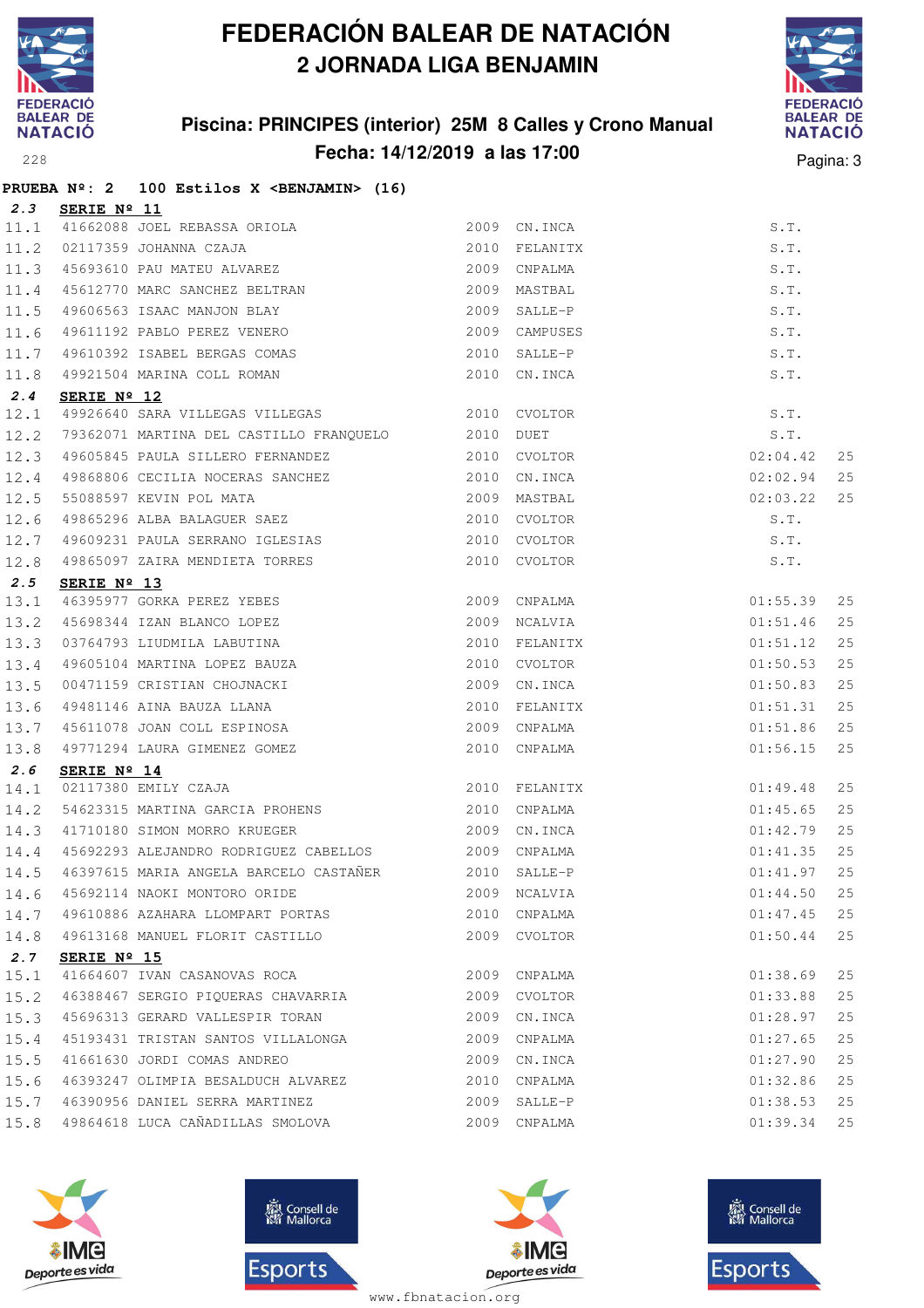

## **Piscina: PRINCIPES (interior) 25M 8 Calles y Crono Manual Fecha: 14/12/2019 a las 17:00**<sup>228</sup> Pagina: 4



|      |                 | PRUEBA Nº: 3 100 Mariposa X < BENJAMIN> (8)                                                                                                                                                                                          |      |               |                                |    |
|------|-----------------|--------------------------------------------------------------------------------------------------------------------------------------------------------------------------------------------------------------------------------------|------|---------------|--------------------------------|----|
|      | 3.1 SERIE Nº 16 |                                                                                                                                                                                                                                      |      |               |                                |    |
|      |                 | 16.2 43481441 IAN LANASPA CALLEJERO 2008 CAMPUSES                                                                                                                                                                                    |      |               | S.T.                           |    |
| 16.3 |                 | 49484379 LLUCIA AVELLA FONTCUBERTA (2009 CNPALMA                                                                                                                                                                                     |      |               | S.T.                           |    |
| 16.4 |                 | 49614755 NEUS MARCO ESCRIBANO (2009 SALLE-P                                                                                                                                                                                          |      |               | S.T.                           |    |
| 16.5 |                 | 45184348 JAUME MELIS FERRER 2008 CNPALMA                                                                                                                                                                                             |      |               | S.T.                           |    |
| 16.6 |                 | 41623480 ALEIX APARICIO TERRAZAS 2008 CN.INCA                                                                                                                                                                                        |      |               | S.T.                           |    |
| 3.2  | SERIE Nº 17     |                                                                                                                                                                                                                                      |      |               |                                |    |
| 17.2 |                 | 43481558 SEBASTIA RAMON FERRER 2008 SALLE-P                                                                                                                                                                                          |      |               | S.T.                           |    |
| 17.3 |                 | 52032943 CARME PERICAS FONT 2009                                                                                                                                                                                                     |      | CAMPUSES      | S.T.                           |    |
| 17.4 |                 | 49609931 ALBA PASCUAL SABANIEL 2009                                                                                                                                                                                                  |      | SALLE-P       | S.T.                           |    |
| 17.5 |                 | 45694807 MARINA TUR REYES<br>46391865 VERONICA GARRIDO MORENO 1989 2009 COLTOR                                                                                                                                                       |      |               | S.T.                           |    |
| 17.6 |                 |                                                                                                                                                                                                                                      |      |               | S.T.                           |    |
| 17.7 |                 | 45691319 BEATRIZ GIJON CASTRO 2009 SALLE-P                                                                                                                                                                                           |      |               | S.T.                           |    |
| 3.3  | SERIE Nº 18     | SERIE Nº 18<br>49483716 NEUS MARTIN GINARD (2009 CVOLTOR                                                                                                                                                                             |      |               |                                |    |
| 18.1 |                 |                                                                                                                                                                                                                                      |      |               |                                |    |
| 18.2 |                 | 49480545 SANDRA MARTIN FRAILE                                                                                                                                                                                                        |      | 2009 CNPALMA  |                                |    |
| 18.3 |                 | 01114907 PEYTON BELLA BRANNAN JOHNSON 2009 NCALVIA                                                                                                                                                                                   |      |               | $S.T.$<br>$S.T.$<br>$02:12.16$ | 25 |
| 18.4 |                 | 45613777 NEUS GREGORIO RIERA 2009 CVOLTOR                                                                                                                                                                                            |      |               | 02:04.33                       | 25 |
| 18.5 |                 | 20549798 ELSA MIJARES FONTCLARA 2009                                                                                                                                                                                                 |      | CN.INCA       | 02:08.10                       | 25 |
| 18.6 |                 | 15372103 AMELIE MONIER PIÑOL 1999 - 1999 - 1999 - 1999<br>1999 - 1999 - 2009 - 2009 - 1999 - 1999 - 1999 - 1999 - 1999 - 1999 - 1999 - 1999 - 1999 - 1999 - 1999 - 1999<br>1999 - 1999 - 1999 - 1999 - 1999 - 1999 - 1999 - 1999 - 1 |      |               | S.T.                           |    |
| 18.7 |                 |                                                                                                                                                                                                                                      |      |               | S.T.                           |    |
| 18.8 |                 | 00589267 CRISTIAN EMILOV DINEV                                                                                                                                                                                                       |      | 2008 CVOLTOR  | S.T.                           |    |
| 3.4  | SERIE Nº 19     |                                                                                                                                                                                                                                      |      |               |                                |    |
| 19.1 |                 | 46390955 MARTINA SERRA MARTINEZ 2009 SALLE-P                                                                                                                                                                                         |      |               | 02:01.29                       | 25 |
| 19.2 |                 | 46390955 MARIINA SERRA MARIINE2<br>41660313 MIQUEL ADROVER RIGO<br>45371944 DANIEL TITOS IBAÑEZ<br>78223023 NOAH TORRICO RUIZ<br>49774243 AMALIA COLL COMPANY                                                                        |      | 2008 FELANITX | 01:56.02                       | 25 |
| 19.3 |                 |                                                                                                                                                                                                                                      | 2008 | MASTBAL       | 01:51.82                       | 25 |
| 19.4 |                 |                                                                                                                                                                                                                                      | 2008 | CVOLTOR       | 01:51.34                       | 25 |
| 19.5 |                 |                                                                                                                                                                                                                                      |      | 2009 CNPALMA  | 01:51.66                       | 25 |
| 19.6 |                 | 2009 CM ADAM 2009 CM ANT                                                                                                                                                                                                             |      |               | 01:54.69                       | 25 |
| 19.7 |                 |                                                                                                                                                                                                                                      |      |               | 01:57.83                       | 25 |
| 19.8 |                 |                                                                                                                                                                                                                                      |      |               | 02:03.36                       | 25 |
| 3.5  | SERIE Nº 20     |                                                                                                                                                                                                                                      |      |               |                                |    |
| 20.1 |                 | 49609493 TOMAS RODRIGUEZ MENDEZ 2008 NCALVIA                                                                                                                                                                                         |      |               | 01:47.93                       | 25 |
| 20.2 |                 | 45187468 AXEL JUAN HARO PEREZ                                                                                                                                                                                                        | 2008 | CAMPUSES      | 01:47.09                       | 25 |
| 20.3 |                 | 49868938 JULIA LLABRES PEDRET                                                                                                                                                                                                        | 2009 | SALLE-P       | 01:46.01                       | 25 |
| 20.4 |                 | 45189993 MARC TORO GARCIA                                                                                                                                                                                                            | 2008 | NCALVIA       | 01:45.92                       | 25 |
| 20.5 |                 | 46394475 LAURA CASTAÑER NOGUERA                                                                                                                                                                                                      | 2009 | CVOLTOR       | 01:46.00                       | 25 |
| 20.6 |                 | 45372929 JOAN GOMEZ RIERA                                                                                                                                                                                                            | 2008 | MASTBAL       | 01:46.81                       | 25 |
| 20.7 |                 | 46395199 CARLOS BONET BONET                                                                                                                                                                                                          | 2008 | NCALVIA       | 01:47.93                       | 25 |
| 20.8 |                 | 00342128 NICOLAS HUTHER                                                                                                                                                                                                              | 2008 | CVOLTOR       | 01:50.78                       | 25 |







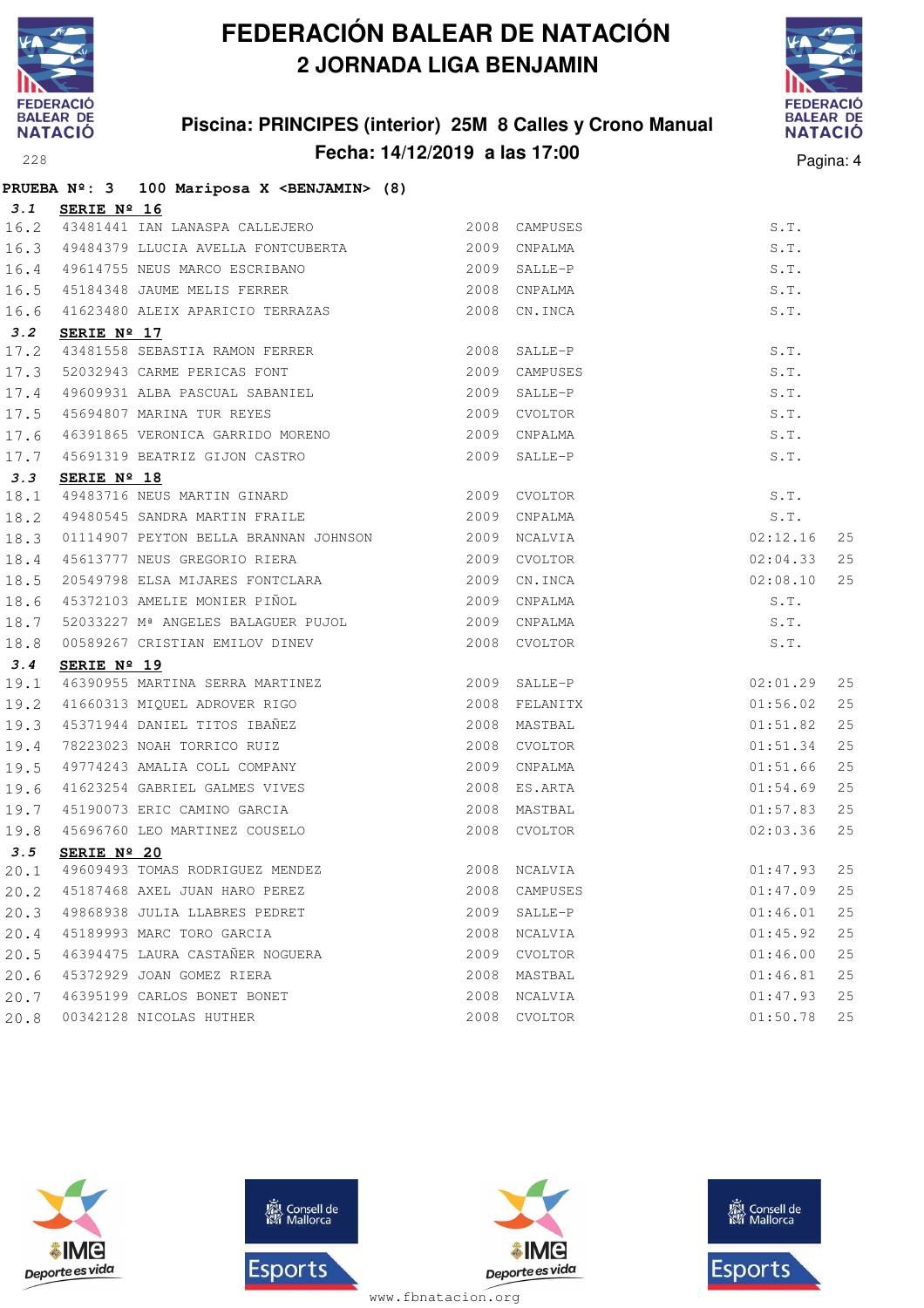

**PRUEBA Nº: 3 100 Mariposa X <BENJAMIN> (8)**

## **FEDERACIÓN BALEAR DE NATACIÓN 2 JORNADA LIGA BENJAMIN**

## **Piscina: PRINCIPES (interior) 25M 8 Calles y Crono Manual Fecha: 14/12/2019 a las 17:00**<sup>228</sup> Pagina: 5



| 3.6         | SERIE Nº 21                                                                                                                                                                                                                                                                                                                                                                                             |      |               |              |    |
|-------------|---------------------------------------------------------------------------------------------------------------------------------------------------------------------------------------------------------------------------------------------------------------------------------------------------------------------------------------------------------------------------------------------------------|------|---------------|--------------|----|
|             | 3.0 SERIE Nº 21<br>21.1 45697729 PAULA MELIS FERRER                                                                                                                                                                                                                                                                                                                                                     |      |               | 01:43.28     | 25 |
| 21.2        |                                                                                                                                                                                                                                                                                                                                                                                                         |      |               | 01:41.71     | 25 |
|             | 21.3 46397767 MARCOS SIQUIER RIPOLL 2008 CNPALMA                                                                                                                                                                                                                                                                                                                                                        |      |               | 01:39.13     | 25 |
|             |                                                                                                                                                                                                                                                                                                                                                                                                         |      |               | 01:38.78     | 25 |
|             | 3ERIE Nº 21<br>45697729 PAULA MELIS FERRER<br>41707753 PEP MIQUEL BURGUERA VALENS<br>46397767 MARCOS SIQUIER RIPOLL<br>45372330 EMILIE SANCHEZ BUJOSA<br>45371479 MARC GAYA BISQUERRA<br>49920386 JULIA ARROM VILLALONGA<br>49920386 JULIA A<br>21.4 45372330 EMILIE SANCHEZ BUJOSA 2009 CNPALMA<br>21.5 45371479 MARC GAYA BISQUERRA 2008 CN.INCA<br>21.6 49920386 JULIA ARROM VILLALONGA 2009 CVOLTOR |      |               | 01:40.36     | 50 |
|             |                                                                                                                                                                                                                                                                                                                                                                                                         |      |               | 01:39.72     | 25 |
| 21.7        | 46395107 SOFIA LOPEZ GUILLEN 2009                                                                                                                                                                                                                                                                                                                                                                       |      | CN.INCA       | 01:42.60     | 25 |
|             | 21.8 00721378 DENIZ RESHATOV RASHIDOV                                                                                                                                                                                                                                                                                                                                                                   |      | 2008 CVOLTOR  | 01:44.21     | 25 |
| 3.7         | SERIE $N^{\circ}$ 22                                                                                                                                                                                                                                                                                                                                                                                    |      |               |              |    |
| 22.1        |                                                                                                                                                                                                                                                                                                                                                                                                         |      |               | 01:37.51     | 25 |
|             | 22.2 49928399 IVAN CARDEÑOSA SECHENKOV 2008 CNPALMA                                                                                                                                                                                                                                                                                                                                                     |      |               | 01:31.22     | 25 |
|             | 22.3 41663834 SERGI PORTER VICENS 2008 SALLE-P<br>22.4 49928381 LUCIA SANTHA FERENCZI 2009 SALLE-P                                                                                                                                                                                                                                                                                                      |      |               | 01:29.17     | 25 |
|             |                                                                                                                                                                                                                                                                                                                                                                                                         |      |               | 01:25.21     | 25 |
|             | 22.5 49609031 GABRIEL BARCELO CASTAÑER 2008 SALLE-P                                                                                                                                                                                                                                                                                                                                                     |      |               | 01:27.83     | 25 |
|             | 22.6 49770154 FCO. BORJA GARAU MORENO 2008 CNPALMA                                                                                                                                                                                                                                                                                                                                                      |      |               | 01:29.64     | 25 |
|             | 22.7 41692086 LAIA REUS SANS 2009 CN.INCA<br>22.8 49773073 IÑIGO ROMERO AVILES 2008 SALLE-P                                                                                                                                                                                                                                                                                                             |      |               | 01:34.03     | 25 |
|             |                                                                                                                                                                                                                                                                                                                                                                                                         |      |               | 01:37.61     | 25 |
|             | PRUEBA Nº: 4 50 Mariposa X <benjamin> (7)</benjamin>                                                                                                                                                                                                                                                                                                                                                    |      |               |              |    |
| 4.1         | SERIE Nº 23                                                                                                                                                                                                                                                                                                                                                                                             |      |               |              |    |
|             | 23.1 49610392 ISABEL BERGAS COMAS<br>23.2 02117380 EMILY CZAJA<br>23.3 49771294 LAURA GIMENEZ GOMEZ                                                                                                                                                                                                                                                                                                     |      | 2010 SALLE-P  | S.T.         |    |
|             |                                                                                                                                                                                                                                                                                                                                                                                                         |      | 2010 FELANITX | S.T.         |    |
|             |                                                                                                                                                                                                                                                                                                                                                                                                         |      | 2010 CNPALMA  | S.T.         |    |
|             | 23.4 49480154 PILAR BARRIENTOS DURAN 2010 CVOLTOR                                                                                                                                                                                                                                                                                                                                                       |      |               | S.T.         |    |
|             | 23.5 54875912 MARTA RAMIS GALMES                                                                                                                                                                                                                                                                                                                                                                        |      | 2010 SALLE-P  | S.T.         |    |
|             | 23.6 41660725 CELIA CARRIO LLABRES                                                                                                                                                                                                                                                                                                                                                                      |      | 2010 MANACOR  | S.T.         |    |
|             | 23.7 49605845 PAULA SILLERO FERNANDEZ                                                                                                                                                                                                                                                                                                                                                                   |      | 2010 CVOLTOR  | S.T.         |    |
| 4.2         | SERIE Nº 24                                                                                                                                                                                                                                                                                                                                                                                             |      |               |              |    |
|             |                                                                                                                                                                                                                                                                                                                                                                                                         |      | 2009 CAMPUSES | S.T.         |    |
|             |                                                                                                                                                                                                                                                                                                                                                                                                         |      | 2009 SALLE-P  | S.T.         |    |
|             | 24.1 49611192 PABLO PEREZ VENERO<br>24.2 41691011 MIQUEL GAYA FONS<br>24.3 03764793 LIUDMILA LABUTINA<br>24.4 45693610 PAU MATEU ALVAREZ                                                                                                                                                                                                                                                                |      | 2010 FELANITX | S.T.         |    |
|             |                                                                                                                                                                                                                                                                                                                                                                                                         |      | 2009 CNPALMA  | S.T.         |    |
|             | 24.5 45611078 JOAN COLL ESPINOSA<br>24.6 46388319 NURIA VILAR ORTEGA 2010 CVOLTOR S.T.                                                                                                                                                                                                                                                                                                                  |      | 2009 CNPALMA  | S.T.         |    |
|             |                                                                                                                                                                                                                                                                                                                                                                                                         |      |               |              |    |
|             | 24.7 49605104 MARTINA LOPEZ BAUZA                                                                                                                                                                                                                                                                                                                                                                       |      | 2010 CVOLTOR  | S.T.         |    |
| 4.3<br>25.1 | SERIE $N^{\circ}$ 25<br>49609231 PAULA SERRANO IGLESIAS                                                                                                                                                                                                                                                                                                                                                 |      | 2010 CVOLTOR  | S.T.         |    |
| 25.2        | 54626921 SANDRA CASTELL ANTOLI                                                                                                                                                                                                                                                                                                                                                                          | 2010 | CVOLTOR       | S.T.         |    |
| 25.3        | 49926640 SARA VILLEGAS VILLEGAS                                                                                                                                                                                                                                                                                                                                                                         | 2010 | CVOLTOR       |              |    |
| 25.4        | 49480824 ALEJANDRO ARBOS GOMEZ                                                                                                                                                                                                                                                                                                                                                                          | 2009 | CVOLTOR       | S.T.<br>S.T. |    |
| 25.5        | 49865296 ALBA BALAGUER SAEZ                                                                                                                                                                                                                                                                                                                                                                             | 2010 | CVOLTOR       | S.T.         |    |
| 25.6        | 49776105 EKTOR CUESTA JIMENEZ                                                                                                                                                                                                                                                                                                                                                                           | 2009 | CAMPUSES      | S.T.         |    |
|             | 25.7 49865097 ZAIRA MENDIETA TORRES                                                                                                                                                                                                                                                                                                                                                                     |      | 2010 CVOLTOR  | S.T.         |    |
|             | 46390392 FRANCISCO DURAN MESA                                                                                                                                                                                                                                                                                                                                                                           |      |               |              |    |
| 25.8        |                                                                                                                                                                                                                                                                                                                                                                                                         |      | 2009 NCALVIA  | S.T.         |    |







**感** Consell de Esports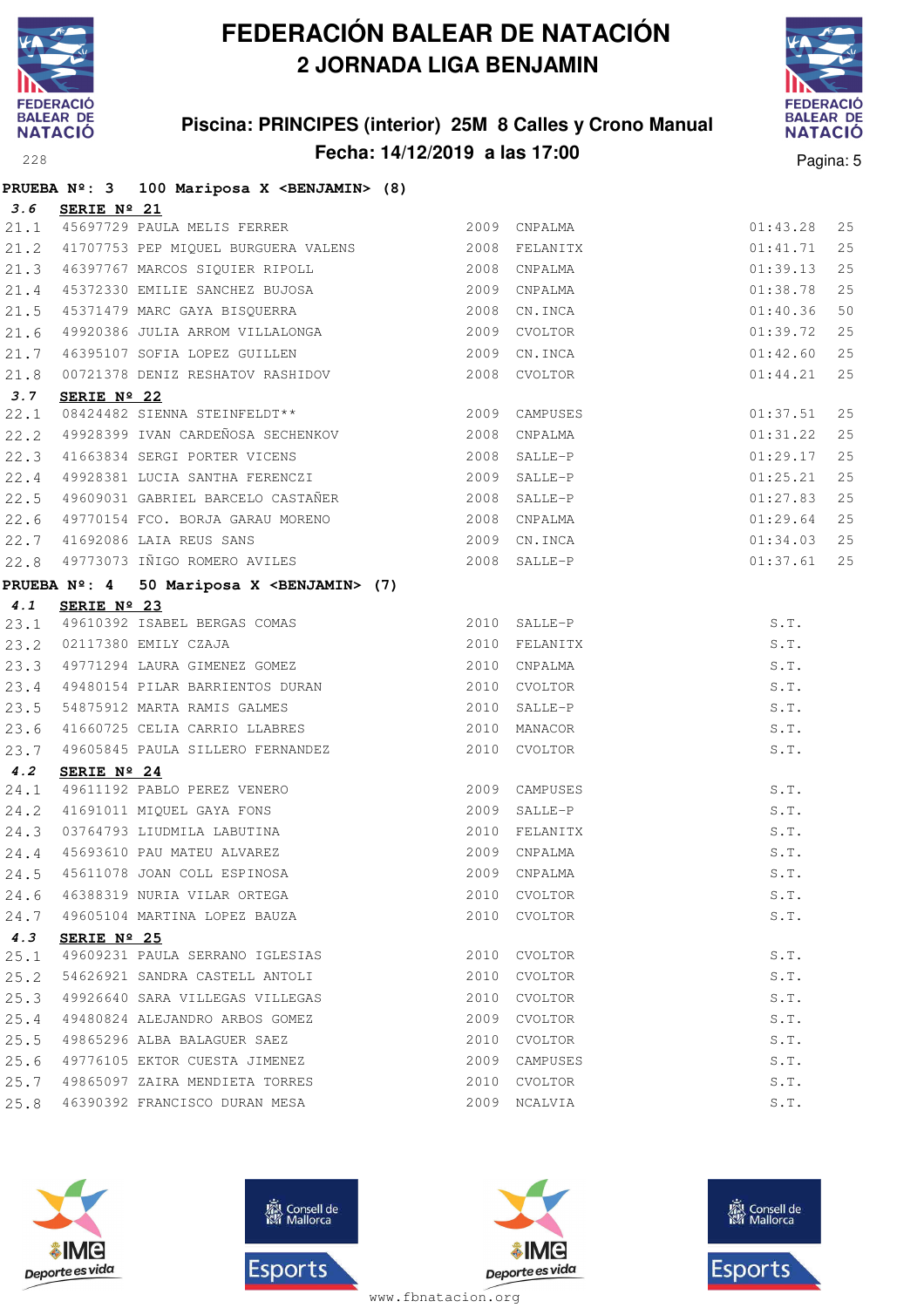

## **Piscina: PRINCIPES (interior) 25M 8 Calles y Crono Manual Fecha: 14/12/2019 a las 17:00**<sup>228</sup> Pagina: 6



|      |                        | PRUEBA Nº: 4 50 Mariposa X < BENJAMIN> (7)                                                                                                                                                       |      |              |               |          |    |
|------|------------------------|--------------------------------------------------------------------------------------------------------------------------------------------------------------------------------------------------|------|--------------|---------------|----------|----|
| 4.4  | SERIE Nº 26            |                                                                                                                                                                                                  |      |              |               |          |    |
| 26.1 |                        | 45698344 IZAN BLANCO LOPEZ                                                                                                                                                                       |      | 2009 NCALVIA |               | 01:05.98 | 25 |
|      |                        | 26.2 49864618 LUCA CAÑADILLAS SMOLOVA 2009 CNPALMA                                                                                                                                               |      |              |               | 00:57.08 | 25 |
|      |                        | 26.3 49613168 MANUEL FLORIT CASTILLO 2009 CVOLTOR                                                                                                                                                |      |              |               | 00:56.18 | 50 |
| 26.4 |                        |                                                                                                                                                                                                  |      |              |               | 00:55.53 | 50 |
| 26.5 |                        |                                                                                                                                                                                                  |      |              |               | 00:55.86 | 25 |
| 26.6 |                        | 45692114 NAOKI MONTORO ORIDE                                                                                                                                                                     | 2009 | NCALVIA      |               | 00:57.02 | 25 |
| 26.7 |                        |                                                                                                                                                                                                  |      | 2009 CNPALMA |               | 01:04.58 | 25 |
| 26.8 |                        | 46395977 GORKA PEREZ YEBES<br>49921504 MARINA COLL ROMAN                                                                                                                                         |      | 2010 CN.INCA |               | 01:09.02 | 25 |
| 4.5  | SERIE Nº 27            |                                                                                                                                                                                                  |      |              |               |          |    |
| 27.1 |                        | 46397615 MARIA ANGELA BARCELO CASTAÑER 2010 SALLE-P                                                                                                                                              |      |              |               | 00:54.21 | 25 |
| 27.2 |                        | 49481146 AINA BAUZA LLANA                                                                                                                                                                        |      |              | 2010 FELANITX | 00:53.20 | 25 |
|      |                        | 27.3 46390956 DANIEL SERRA MARTINEZ 2009 SALLE-P                                                                                                                                                 |      |              |               | 00:51.18 | 25 |
|      |                        | 27.4 46388467 SERGIO PIQUERAS CHAVARRIA 2009 CVOLTOR                                                                                                                                             |      |              |               | 00:49.90 | 25 |
| 27.5 |                        | 41710180 SIMON MORRO KRUEGER 2009 CN.INCA                                                                                                                                                        |      |              |               | 00:50.29 | 25 |
| 27.6 |                        | 54623315 MARTINA GARCIA PROHENS 2010                                                                                                                                                             |      | CNPALMA      |               | 00:53.16 | 25 |
| 27.7 |                        |                                                                                                                                                                                                  |      |              |               | 00:53.55 | 25 |
| 27.8 |                        |                                                                                                                                                                                                  |      |              |               | 00:54.50 | 25 |
| 4.6  | SERIE Nº 28            |                                                                                                                                                                                                  |      |              |               |          |    |
| 28.1 |                        | 41662088 JOEL REBASSA ORIOLA 2009 CN.INCA                                                                                                                                                        |      |              |               | 00:48.31 | 25 |
| 28.2 |                        | 46393247 OLIMPIA BESALDUCH ALVAREZ 2010                                                                                                                                                          |      | CNPALMA      |               | 00:43.84 | 50 |
| 28.3 |                        | 45612770 MARC SANCHEZ BELTRAN                                                                                                                                                                    |      | 2009 MASTBAL |               | 00:42.84 | 25 |
| 28.4 |                        | 45692293 ALEJANDRO RODRIGUEZ CABELLOS 2009 CNPALMA                                                                                                                                               |      |              |               | 00:40.82 | 25 |
| 28.5 |                        |                                                                                                                                                                                                  |      |              |               | 00:41.29 | 50 |
| 28.6 |                        | 2009<br>41661630 JORDI COMAS ANDREO                                                                                                                                                              |      | CN.INCA      |               | 00:43.21 | 25 |
| 28.7 |                        | 45696313 GERARD VALLESPIR TORAN                                                                                                                                                                  |      | 2009 CN.INCA |               | 00:45.28 | 25 |
| 28.8 |                        | 41664607 IVAN CASANOVAS ROCA 2009 CNPALMA                                                                                                                                                        |      |              |               | 00:49.28 | 25 |
|      |                        | PRUEBA Nº: 5 4x100 Braza M <benjamin> (60)</benjamin>                                                                                                                                            |      |              |               |          |    |
| 5.1  | SERIE Nº 29            |                                                                                                                                                                                                  |      |              |               |          |    |
|      |                        |                                                                                                                                                                                                  |      |              |               |          |    |
|      |                        |                                                                                                                                                                                                  |      |              |               |          |    |
|      |                        | 29.3 00848 SALLE-P BENJAMIN <a> 29.4 00877 CVOLTOR BENJAMIN CNPALMA CVOLTOR BENJAMIN S.T.<br/> 29.5 00056 CNPALMA BENJAMIN <a> 29.6 00761 MASTBAL BENJAMIN <a> MASTBAL BENJAMIN S.T.</a></a></a> |      |              |               |          |    |
|      |                        |                                                                                                                                                                                                  |      |              |               |          |    |
|      | PRUEBA $N^{\circ}$ : 6 | $4x100$ Braza F <benjamin> (61)</benjamin>                                                                                                                                                       |      |              |               |          |    |
| 6.1  | SERIE Nº 30            |                                                                                                                                                                                                  |      |              |               |          |    |
| 30.3 | 00848                  | SALLE-P BENJAMIN <a></a>                                                                                                                                                                         |      | SALLE-P      | BENJAMIN      | S.T.     |    |
| 30.4 | 00877                  | CVOLTOR BENJAMIN                                                                                                                                                                                 |      | CVOLTOR      | BENJAMIN      | S.T.     |    |
| 30.5 | 00056                  | CNPALMA BENJAMIN <eq.a></eq.a>                                                                                                                                                                   |      | CNPALMA      | BENJAMIN      | S.T.     |    |
| 30.6 | 00056                  | CNPALMA BENJAMIN <b></b>                                                                                                                                                                         |      | CNPALMA      | BENJAMIN      | S.T.     |    |